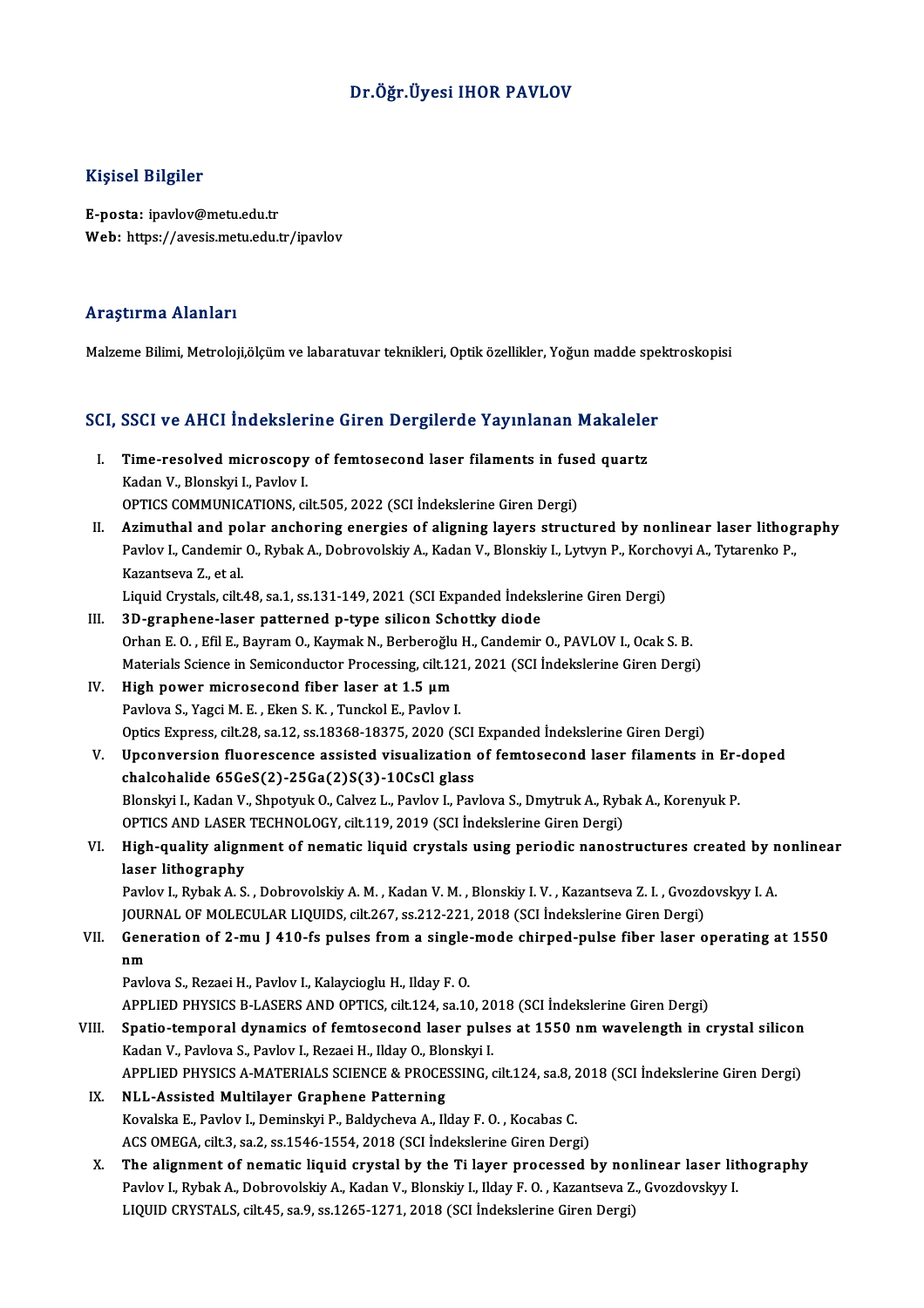| XI.    | In-chip microstructures and photonic devices fabricated by nonlinear laser lithography deep inside                      |
|--------|-------------------------------------------------------------------------------------------------------------------------|
|        | silicon                                                                                                                 |
|        | Tokel O., Turnali A., Makey G., Elahı P., Colakoglu T., Ergecen E., Yavuz O., Hubner R., Borra M. Z., Pavlov I., et al. |
|        | NATURE PHOTONICS, cilt.11, ss.639-646, 2017 (SCI Indekslerine Giren Dergi)                                              |
| XII.   | Femtosecond laser written waveguides deep inside silicon                                                                |
|        | Pavlov I., Tokel O., Pavlova S., Kadan V., Makey G., Turnali A., Yavuz O., Ilday F. O.                                  |
|        | OPTICS LETTERS, cilt.42, sa.15, ss.3028-3031, 2017 (SCI İndekslerine Giren Dergi)                                       |
| XIII.  | Rich complex behaviour of self-assembled nanoparticles far from equilibrium                                             |
|        | Ilday S., Makey G., Akguc G. B., Yavuz O. N., Tokel O., Pavlov I., Gulseren O., Ilday F. O.                             |
|        | NATURE COMMUNICATIONS, cilt.8, 2017 (SCI İndekslerine Giren Dergi)                                                      |
| XIV.   | Nano patterning of AISI 316L stainless steel with Nonlinear Laser Lithography: Sliding under dry                        |
|        | and oil-lubricated conditions                                                                                           |
|        | Gnilitskyi I., Rotundo F., Martini C., Pavlov I., Ilday S., Vovk E., Ilday F. O., Orazi L.                              |
|        | TRIBOLOGY INTERNATIONAL, cilt.99, ss.67-76, 2016 (SCI İndekslerine Giren Dergi)                                         |
| XV.    | Nonlinear laser lithography to control surface properties of stainless steel                                            |
|        | Orazi L., Gnilitskyi I., Pavlov I., Serro A. P., Ilday S., Ilday F. O.                                                  |
|        | CIRP ANNALS-MANUFACTURING TECHNOLOGY, cilt.64, sa.1, ss.193-196, 2015 (SCI İndekslerine Giren Dergi)                    |
| XVI.   | Diffraction-limited, 10-W, 5-ns, 100-kHz, all-fiber laser at 1.55 mu m                                                  |
|        | Pavlov I., Dulgergil E., Ilbey E., Ilday F.O.                                                                           |
|        | OPTICS LETTERS, cilt.39, sa.9, ss.2695-2698, 2014 (SCI İndekslerine Giren Dergi)                                        |
| XVII.  | Nonlinear laser lithography for indefinitely large-area nanostructuring with femtosecond pulses                         |
|        | Oktem B., Pavlov I., Ilday S., Kalaycioglu H., Rybak A., Yavas S., Erdogan M., İLDAY F. Ö.                              |
|        | NATURE PHOTONICS, cilt.7, sa.11, ss.897-901, 2013 (SCI İndekslerine Giren Dergi)                                        |
| XVIII. | High-power high-repetition-rate single-mode Er-Yb-doped fiber laser system                                              |
|        | Pavlov I., Ilbey E., Dulgergil E., Bayri A., İLDAY F. Ö.                                                                |
|        | OPTICS EXPRESS, cilt.20, sa.9, 2012 (SCI Indekslerine Giren Dergi)                                                      |
| XIX.   | Femtosecond filamentation in chalcogenide glasses limited by two-photon absorption                                      |
|        | Blonskyi I., Kadan V., Shpotyuk O., Iovu M., Pavlov I.                                                                  |
|        | OPTICAL MATERIALS, cilt.32, sa.11, ss.1553-1557, 2010 (SCI Indekslerine Giren Dergi)                                    |

## Diğer Dergilerde Yayınlanan Makaleler

Iğer Dergilerde Yayınlanan Makaleler<br>I. ULTRASHORT LIGHT PULSES IN TRANSPARENT SOLIDS: PROPAGATION PECULIARITIES AND PRACTICAL APPLICATIONS<br>PRACTICAL APPLICATIONS<br>Plansky L Kedan V, M., Baylov PRACTICAL APPLICATIONS<br>Blonskyi I., Kadan V. M. , Pavlova S., Pavlov I., Shpotyuk O., Khasanov O. K.

UKRAINIAN JOURNAL OF PHYSICS, cilt.64, sa.6, ss.457-463, 2019 (ESCI İndekslerine Giren Dergi)

# Hakemli Kongre / Sempozyum Bildiri Kitaplarında Yer Alan Yayınlar

- I. Laser Induced Periodic Surface Structured c-Si Solar Cell with more than 16% efficiency GOODARZİ A., Candemir O., Nasser H., Borra M. Z., Genc E., ÇİFTPINAR E. H., BEK A., TURAN R., PAVLOV I.<br>GOODARZİ A., Candemir O., Nasser H., Borra M. Z., Genc E., ÇİFTPINAR E. H., BEK A., TURAN R., PAVLOV I.<br>2021 Canfaranc Laser Induced Periodic Surface Structured c-Si Solar Cell with more than 16% efficiency<br>GOODARZİ A., Candemir O., Nasser H., Borra M. Z., Genc E., ÇİFTPINAR E. H., BEK A., TURAN R., PAVLOV<br>2021 Conference on Lasers and Ele GOODARZİ A., Candemir O., Nasser H., Borra M. Z. , Genc E., ÇİFTPINAR E. H. , BEK A., 7<br>2021 Conference on Lasers and Electro-Optics Europe and European Quantum Electr<br>CLEO/Europe-EQEC 2021, Munich, Almanya, 21 - 25 Hazira 2021 Conference on Lasers and Electro-Optics Europe and European Quantum Electronics Conference,<br>CLEO/Europe-EQEC 2021, Munich, Almanya, 21 - 25 Haziran 2021, cilt.2021-January<br>II. Laser induced periodic surface structured
- CLEO/Europe-EQEC 2021, Munich, Almanya, 21 25 Haziran 2021, cilt.2021-January<br>Laser induced periodic surface structured c-Si solar cell with more than 16% efficiency<br>GOODARZİ A., Candemir O., Nasser H., Borra M. Z. , Gen 2021 European Conference on Lasers and Electro-Optics, CLEO/Europe 2021, Virtual, Online, Almanya, 21 - 25<br>Haziran 2021 GOODARZI A.,<br>2021 Europea<br>Haziran 2021<br>The behevier 2021 European Conference on Lasers and Electro-Optics, CLEO/Europe 2021, Virtual, Online, Almanya, 21 -<br>Haziran 2021<br>III. The behaviour of neuro-2A cells on silicon substrates with various topographies generated by<br>fontoso
- Haziran 2021<br>The behaviour of neuro-2A cells oı<br>femtosecond laser micromachining